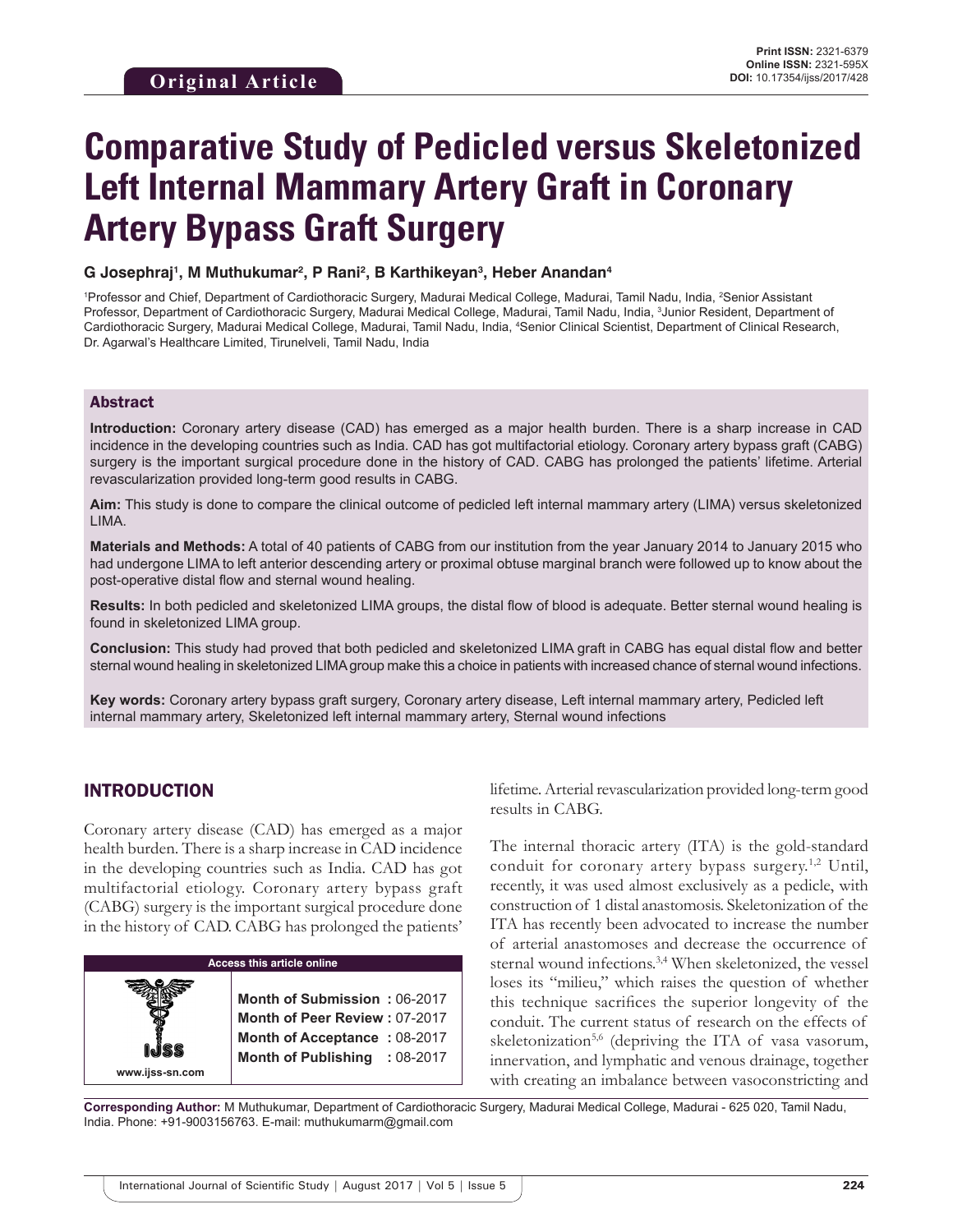vasodilating substances) appears to support the superiority of the pedicled graft.

Long-term patency studies of the skeletonized ITA, with meticulous follow-up and confirmation by angiography, are not currently available.7-10 Theoretically, skeletonization of the ITA might adversely affect its long-term resistance to atherosclerosis. More data are needed before this technique can be universally recommended. If the skeletonized ITA has decreased long-term patency, bypass surgery may be at a disadvantage when compared with the new generation of drug-eluting stents.<sup>11,12</sup>

# **Aim**

This study is done to compare the clinical outcome of pedicled left internal mammary artery (LIMA) versus skeletonized LIMA.

# MATERIALS AND METHODS

This study was conducted in the Department of Cardiothoracic Surgery (CTS) at Government Rajaji Hospital. Case selection for LIMA harvesting whether pedicled or skeletonized includes patients admitted in our CTS Department. LIMA harvesting was done by the same group of surgeons in our unit. Under general anesthesia after starting central venous and arterial line, with chest elevated, strict midline sternotomy or mild left sternotomy done. Thymus gland dissected or separated, and in some cases, it was excised.

Using LIMA retractor left sternum elevated, surgeon sits in a chair to harvest the LIMA. The table is adjusted in such a way that surgeon's eye looks at the bottom of the left sternum. This position does not hinder other operating surgeon taking the vein grafts in legs.

Initially, it took 45-60 min to harvest LIMA. However, later on, the time taken was reduced to 20-30 min.

After identifying the proximal, middle, and distal portions of the LIMA, dissection is started at distal portion after making an incision 5 mm medial to the medial mammary vein for harvesting pedicled LIMA. LIMA Harvesting done by blunt and sharp dissection with diathermy at 10 desiccate mode. Pedicled LIMA graft includes fascia, muscles, mammary vein, and internal mammary artery. After dissecting the entire course of LIMA, heparin injected intravenously at a dose of 2 mg/kg body weight. After injection of heparin, LIMA is divided with proximal extent up to the first costal cartilage, still proximally up to the subclavian artery, distally up to the division of LIMA into superior epigastric artery, and musculophrenic artery up to the level of xiphisternal junction. LIMA branches are clipped flush with LIMA.

For skeletonized LIMA harvesting, we made an incision just adjacent to the LIMA, and parietal pleura is separated. Be viewing the underside of the LIMA alone, by holding the parietal pleura firmly, we can harvest the skeletonized LIMA without looking the mammary vein during the dissection.

The skeletonized LIMA harvested by blunt and sharp diathermy burst at 10 desiccate mode. We adopted this method of harvesting LIMA in all total 40 cases of our study. LIMA is kept in papaverine-soaked gauze until left anterior descending artery (LAD) is made ready for anastamosis.

# RESULTS

Pedicled LIMA harvested in 18 cases and skeletonized LIMA harvested in 22 cases in our study of 40 patients and divided into 2 groups and followed up (Figure 1).

In our study group, male patients contribute the majority of cases around 82% with female patients 18%. Skeletonized LIMA harvested in 58% of male patients and pedicled LIMA harvested in 42% of male patients in our study group. Skeletonized LIMA harvested in 43% of female patients and pedicled LIMA harvested in 57% of female patients in our study (Table 1).

Majority of patients about 18 patients in our study belong to age group 61-65 years. 40-45 years age contribute only 2 cases (Table 2).

Initially, it took 45-60 min to harvest LIMA. However, later on, the time taken was reduced to 20-30 min. Average time for harvesting pedicled LIMA is 30 min and skeletonized LIMA is 45 min (Figure 2).

In the pedicled LIMA group, 15 patients had pain over the surgical site, and 5 patients have sternal wound infection (Figure 3).



**Figure 1: Pedicled versus skeletonized left internal mammary artery - number of cases**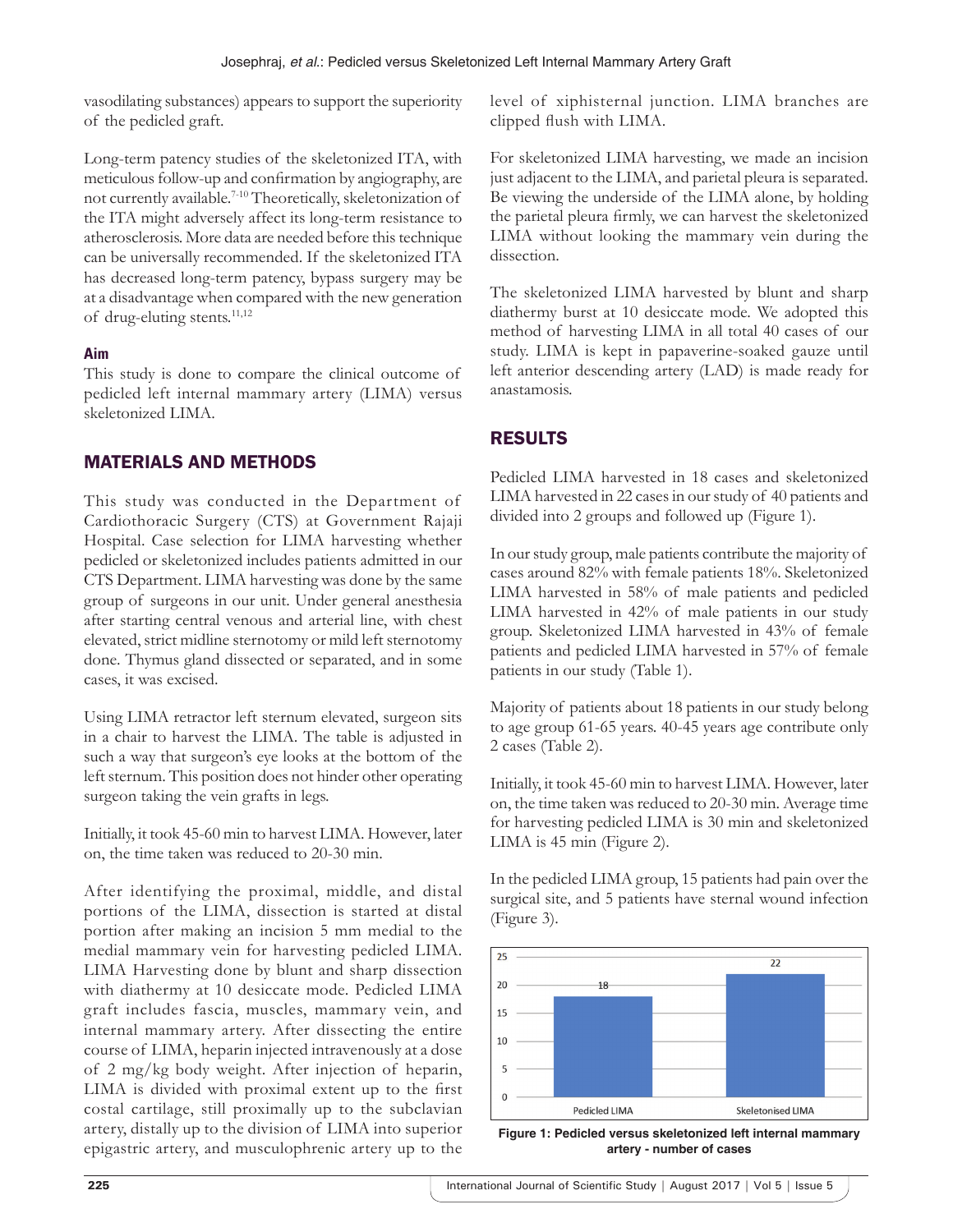

**Figure 2: Average operating time for harvesting left internal mammary artery**



**Figure 3: Post-operative complications - pedicled left internal mammary artery**

| <b>Table 1: Gender distribution</b> |                                    |                          |
|-------------------------------------|------------------------------------|--------------------------|
| <b>Gender</b>                       | <b>Pedicled LIMA</b>               | <b>Skeletonized LIMA</b> |
| Male                                | 14                                 | 19                       |
| Female                              |                                    |                          |
|                                     | LIMA: Left internal mammary artery |                          |

| <b>Table 2: Age distribution</b> |                        |  |
|----------------------------------|------------------------|--|
| Age group (years)                | Number of patients (%) |  |
| $40 - 45$                        | 2(5)                   |  |
| 46-55                            | 8(20)                  |  |
| 55-60                            | 12(30)                 |  |
| 61-65                            | 18 (45)                |  |

In the skeletonized LIMA group, 6 patients had pain over the surgical site, and only 1 patient has sternal wound infection (Figure 4).

# **DISCUSSION**

CABG had become the most common surgery done in cardiothoracic departments all over the country.3 The ITA is the gold-standard conduit for coronary artery bypass surgery.1,2 We have taken 50 cases for our study initially, out of which 10 cases showed poor flow of LIMA intraoperatively so excluded from the study. Rest of 40 cases taken for the study. Pedicled LIMA harvested in 18 cases and skeletonized LIMA harvested in 22 cases in our study of 40 patients and divided into 2 groups and followed up. Male patients contribute majority of cases around 82% with female patients 18% in our study group.6 In our study group, skeletonized LIMA harvested in 58% of male patients, and pedicled LIMA harvested in 42% of male patients, and skeletonized LIMA harvested in 43% of female patients, and pedicled LIMA harvested in 57% of female patients, in our study. Majority of patients about 18 patients in our study belong to age group of 61-65 years. 40-45 years age contribute only 2 cases. Initially, it took 45-60 min to harvest LIMA. However, later on, the time taken was reduced to 20-30 min. Average time for harvesting pedicled LIMA is 30 min and skeletonized LIMA is  $45$  min.<sup>10</sup>

In the pedicled LIMA group, 15 patients had pain over the surgical site, and 5 patients have sternal wound infection.

In the skeletonized LIMA group, 6 patients had pain over the surgical site, and only 1 patient has sternal wound infection.

Among the study group, 3 female patients and all of them are diabetic. One patient had LIMA to LAD and right internal mammary artery to ramus anastamosis done and discharged without any complications. All patients were subjected to echo evaluation periodically in the post-operative period for ejection fraction and motion wall abnormality of the left ventricle. Further follow-up echo done 3 months after discharge. Out of 40 patients, 6 had sternal wound infection (5 in the pedicled group and one in the skeletonized group), which were managed conservatively after pus culture and sensitivity and daily dressing and appropriate antibiotics given.<sup>13-15</sup>

# **CONCLUSION**

This study had proved that both pedicled and skeletonized LIMA graft in CABG has equal distal flow and better sternal wound healing in skeletonized LIMA group make this a choice in patients with increased chance of sternal wound infections. Even though skeletonized LIMA harvesting took more time than the pedicled LIMA harvesting, it has the advantage of less sternal wound complications post-operatively. Further analysis needed by doing check angiogram post-operatively to find out the adequacy of flow in these grafts. Long-term comparative studies are